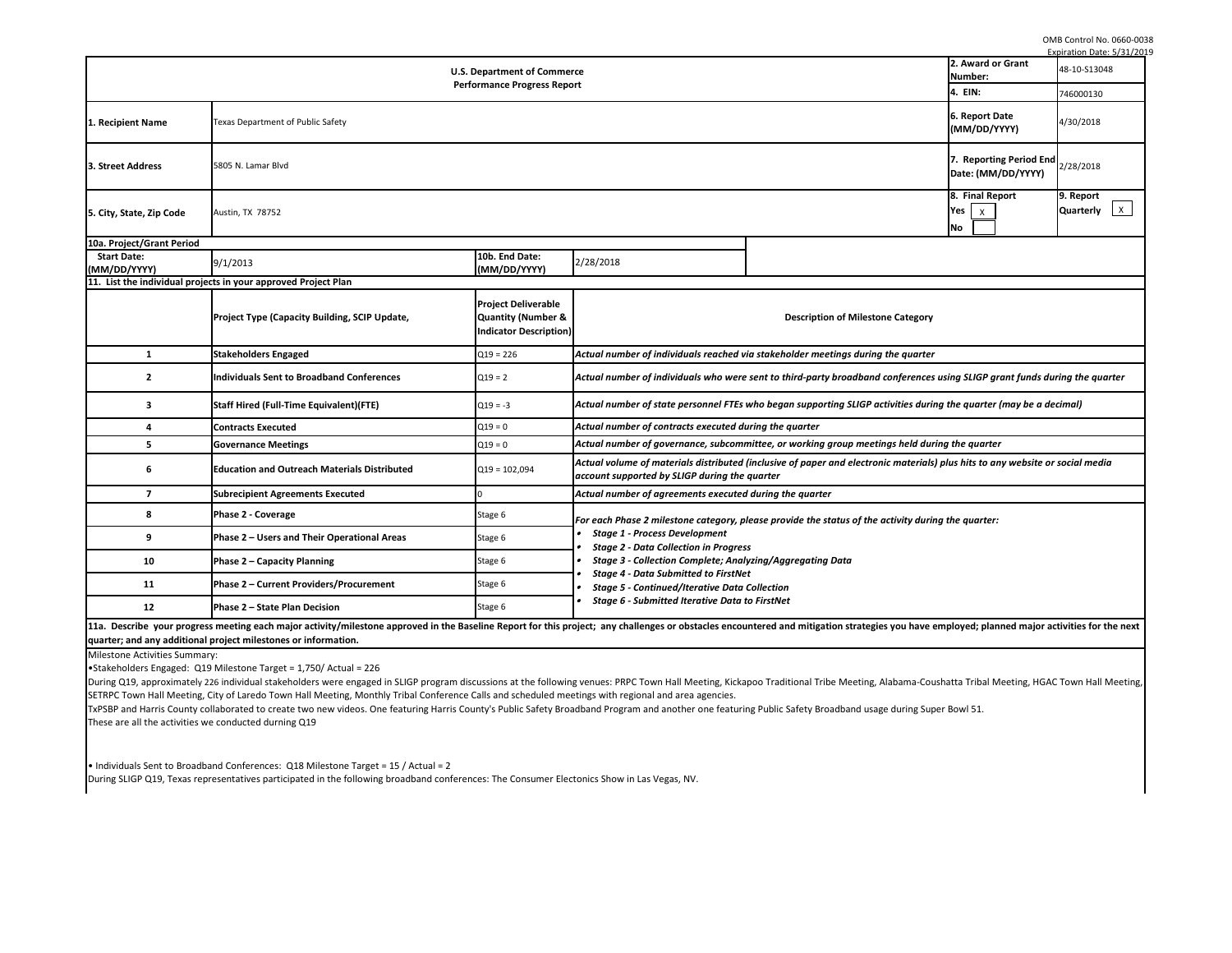| The program is fully staffed. |                                                                                                                                             |                                                                                                                                                       |           |
|-------------------------------|---------------------------------------------------------------------------------------------------------------------------------------------|-------------------------------------------------------------------------------------------------------------------------------------------------------|-----------|
|                               | 12b. Staffing Table - Please include all staff that have contributed time to the project. Please do not remove individuals from this table. |                                                                                                                                                       |           |
| <b>Job Title</b>              | FTE%                                                                                                                                        | <b>Project (s) Assigned</b>                                                                                                                           | Change    |
| SWIC: $FTE = 1$               |                                                                                                                                             | 25 Provide oversight of all SLIGP activities.                                                                                                         | No change |
| DPS Legal Advisors: FTE = 1   |                                                                                                                                             | 10 Advise on all legal issues, MOA support.                                                                                                           | No change |
| Program Managers 1: FTEs = 2  |                                                                                                                                             | 90 Direct the purpose and status of all program projects; manage time and budget allocations; support project-level activity to ensure goals are met. | No change |

11b. If the project team anticipates requesting any changes to the approved Baseline Report in the next quarter, describe those below. Note that any substantive changes to the Baseline Report must be approved by the Depart **Commerce before implementation.** 

The team does not anticipate requesting any changes.

• TXLTE website and online e-learning portal has become the benchmark for numerous states as they design and rollout their own online presence.

• Developed a tutorial video to help state, local & tribal agencies complete their coverage objectives map, using the online Coverage Mapping Tool.

• Developed a videos highlighting the advantages provided by public safety broadband to Texas law enforcement officers.

• The eLearning Course consisted of a total of 1,319 user accounts, with 859 users completing the Introduction to Texas Public Safety Broadband (For Credit) Course, 105 users completing the Introduction to Texas Public Saf Credit), and 59 users completing the Mobile Data Survey Tool course.

**11d. Describe any success stories or best practices you have identified. Please be as specific as possible.**

**11c. Provide any other information that would be useful to NTIA as it assesses this project's progress.** 

We do not have any additional information to provide.

• Staff Hire: Q19 Milestone Target = 0 / Actual = -3 The overall headcount for Staff FTEs reduced by 3 this quarter. Staff will not be replaced.

• 8. Coverage (Stage 6): For it's 2015 data submission, the team provided a draft phased coverage map to FirstNet illustrating a county-by-county breakdown of tiered needs for public safety LTE. This report outlined the me phased map was derived, as well as the datasets that were gathered. The team also provided statewide 911 call location data from the Public Safety Answering Points. These datasets and reports were submitted to FirstNet by 2015 deadline. For it's 2016 data submission on September 30th, 2016, the team provided a final version of the Rural Strategic Advisory Group's phased coverage map, an updated coverage objectives map, as well as data on th Hospitals, and schools in the state.

• Contract Executions: Q19 Milestone Target = 0 / Actual = 0 The overall headcount for Contract Execution has not changed during this quarter.

• 9. Users and Their Operational Areas (Stage 6): The team submitted the Mobile Data Survey results through the CASM portal to meet the September 30, 2015 deadline. At the end of Q9, over 1100 agencies had completed the su efforts continue to better understand user needs and their operational areas.

• Governance Meetings: Q19 Milestone Target = 9 / Actual = 0

• Education and Outreach (E&O): Q19 Milestone Target = 45,451/ Actual = 102,094

• 11. Current Providers/Procurement (Stage 6): The team submitted the Mobile Data Survey results through the CASM portal to meet the September 30, 2015 deadline. The team also provided information outlining the State Contr DIR and mobile data procurement options available.

• The @txlte account has over 671 Twitter followers (4% increase in followers since Q18).

• There were 100,400 website hits for the www.TXLTE.com website in Q18.

• 12. State Plan Decision (Stage 6): The team, in consultation with the Office of the Governor, created and held an initial meeting of the State Agency Strategic Advisory Group. In addition, the team was in consultation wi Governor, and developed a list of priorities for the State of Texas to be included in the State Plan.

Phase 2 Activities:

**Job Title FTE% Change**  SWIC: FTE = 1 25 Provide oversight of all SLIGP activities. No change and the state of the state of the state of the state of the state of the state of the state of the state of the state of the state of the state of the s DPS Legal Advisors: FTE = 1 10  $\blacksquare$  Advise on all legal issues, MOA support. No change on all legal issues, MOA support. **Project (s) Asst 12b. Staffing Table -** *Please include all staff that have contributed time to the project. Please do not remove individuals from this table.* The program is fully staffed. **12a. If the project is not fully staffed, describe how any lack of staffing may impact the project's time line and when the project will be fully staffed.**

The following details will outline the team's Phase 2 activities and progress:

 • TxPSBP and Harris County collaborated to create two new videos. One featuring Harris County's Public Safety Broadband Program and another one featuring Public Safety Broadband usage during Super Bowl 51. **12. Personnel** 

• 10. Capacity Planning (Stage 6): At the end of Q9 (September 30, 2015 deadline), the team submitted a one-month snapshot of wireless data usage from the Texas Highway Patrol.

• 13. FirstNet released the State Plan (Stage 6). The team reviewed the State Plan, provided follow-up questions to FirstNet, and ultimately recommended an opt-in decision to the Governor's Office.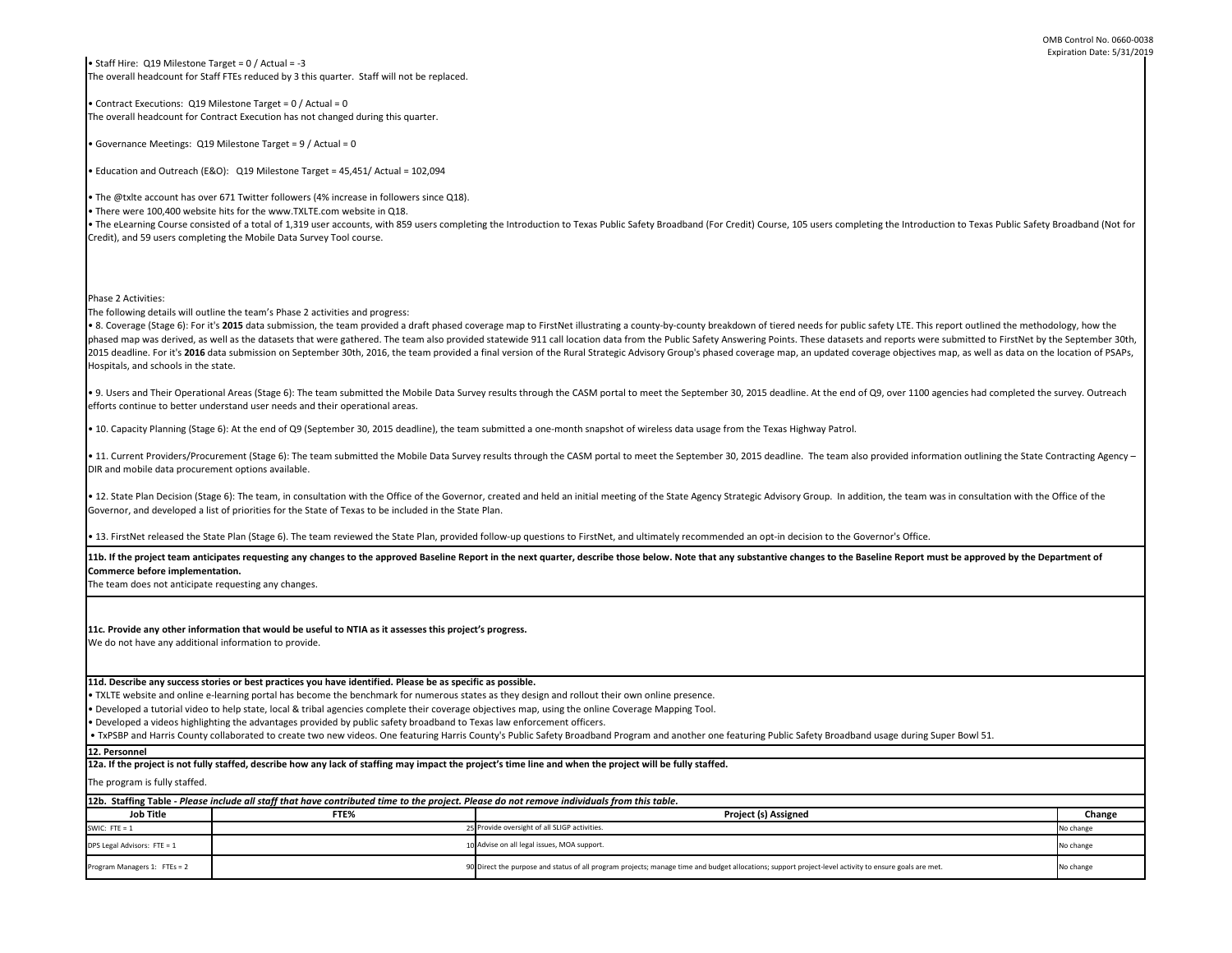|                                                             |                                                                                                                                                                                                                                                                                                                                        |                                                                                                                                          |             |                                                                                                         |                                      |                         |                      |                                                | Expiration Date: 5/31/2019                      |
|-------------------------------------------------------------|----------------------------------------------------------------------------------------------------------------------------------------------------------------------------------------------------------------------------------------------------------------------------------------------------------------------------------------|------------------------------------------------------------------------------------------------------------------------------------------|-------------|---------------------------------------------------------------------------------------------------------|--------------------------------------|-------------------------|----------------------|------------------------------------------------|-------------------------------------------------|
| Program Managers 2: FTEs = 1                                |                                                                                                                                                                                                                                                                                                                                        | 10 Provide strategy, scope and timeline; inside legal counsel oversight.                                                                 |             |                                                                                                         |                                      |                         |                      |                                                | No change                                       |
| Project Managers 1: FTEs = 1                                |                                                                                                                                                                                                                                                                                                                                        | Coordination of: State and regional governance meetings; education/outreach and rural development programs; and production of materials. |             |                                                                                                         |                                      |                         |                      | No change                                      |                                                 |
| Project Managers 2: FTEs = 2                                |                                                                                                                                                                                                                                                                                                                                        | Assist with and coordinate E & O efforts                                                                                                 |             |                                                                                                         |                                      |                         | No change            |                                                |                                                 |
| Project Managers 2: FTEs = 6                                |                                                                                                                                                                                                                                                                                                                                        | Assist with and coordinate E & O efforts                                                                                                 |             |                                                                                                         |                                      |                         |                      | No change                                      |                                                 |
| Project Managers 3: FTEs = 27                               |                                                                                                                                                                                                                                                                                                                                        | Temporary assignments as needed; Assist with and coordinate E & O efforts                                                                |             |                                                                                                         |                                      |                         |                      |                                                | No change                                       |
| IT Program Specialists: FTE = $1$                           |                                                                                                                                                                                                                                                                                                                                        |                                                                                                                                          |             | Development and production of audio-visual products conference needs, webinars, and training materials. |                                      |                         |                      |                                                | No change                                       |
| SAA Director: FTE = 1                                       | 0.                                                                                                                                                                                                                                                                                                                                     | 1 M&A                                                                                                                                    |             |                                                                                                         |                                      |                         |                      |                                                | No change                                       |
| SAA Manager: FTE = 1                                        |                                                                                                                                                                                                                                                                                                                                        | M&A                                                                                                                                      |             |                                                                                                         |                                      |                         |                      |                                                | No change                                       |
| SAA Coordinator: FTE = 1                                    |                                                                                                                                                                                                                                                                                                                                        | 6.6 M&A                                                                                                                                  |             |                                                                                                         |                                      |                         |                      |                                                | No change                                       |
| SAA Budget Analyst: FTE = 1                                 |                                                                                                                                                                                                                                                                                                                                        | M&A                                                                                                                                      |             |                                                                                                         |                                      |                         |                      |                                                | No change                                       |
| SAA Grant Accountant: FTE = 1                               |                                                                                                                                                                                                                                                                                                                                        | 2.7 M&A                                                                                                                                  |             |                                                                                                         |                                      |                         |                      |                                                | No change                                       |
| 13. Subcontracts (Vendors and/or Subrecipients)             |                                                                                                                                                                                                                                                                                                                                        |                                                                                                                                          |             |                                                                                                         |                                      |                         |                      |                                                |                                                 |
|                                                             | 13a. Subcontracts Table - Include all subcontractors. The totals from this table must equal the "Subcontracts Total" in Question 14f.                                                                                                                                                                                                  |                                                                                                                                          |             |                                                                                                         |                                      |                         |                      |                                                |                                                 |
| <b>Name</b>                                                 | <b>Subcontract Purpose</b>                                                                                                                                                                                                                                                                                                             |                                                                                                                                          | <b>Type</b> | Vendor/Subrec RFP/RFQ Issued (Y/N)                                                                      | Contract<br><b>Executed</b><br>(Y/N) | <b>Start Date</b>       | <b>End Date</b>      | <b>Total Federal Funds</b><br><b>Allocated</b> | <b>Total Matching</b><br><b>Funds Allocated</b> |
| Communications<br>Planner/Technical Writer (2<br>contracts) | Develop and track operational budget; assist developing and tracking milestones, MDST, Tribal and<br>O&E efforts; draft Quarterly PPRs, and other related documents and reports                                                                                                                                                        |                                                                                                                                          | Vendor      |                                                                                                         | <b>Y</b>                             | Aug. 2014               | Feb. 2018            | \$200,100.00                                   | 0                                               |
| Technologist (2 contractor)                                 | Develop design elements, the structure and mechanism of the individual projects; focused on<br>operational elements and responsible for tasks, deliverables and outputs of the project.                                                                                                                                                |                                                                                                                                          | Vendor      |                                                                                                         | $\mathsf{Y}$                         | Aug. 2014               | Feb. 2018            | \$479,850.00                                   | 0                                               |
| Outside Legal Counsel, (1<br>contract)                      | Development of State and Local MOU/ Inter-local Agreements, MOU template; and other work<br>compliant with FirstNet requirements.                                                                                                                                                                                                      |                                                                                                                                          | Vendor      |                                                                                                         | v                                    | Aug. 2014               | Feb. 2018            | \$25,000.00                                    | 0                                               |
| E & O Coordinator(s), (2<br>contractors)                    | Development of tasks will include: speaking at conferences, workshops and meetings; facilitating<br>regional kick-off meetings, development of discipline focused materials, assist in the development<br>of the Rural Coverage Plan and Education and Outreach                                                                        |                                                                                                                                          | Vendor      |                                                                                                         | $\mathsf{Y}$                         | Aug. 2014               | Feb. 2018            | \$860,650.00                                   |                                                 |
| <b>Project Management</b><br>Administrators                 | Scheduling, facilitating, managing, and inviting public safety entities to participate in governance<br>strategic advisory groups and the LTE SCIP Executive Council meetings; assisting with program<br>planning and management, including development of project management processes and<br>procedures; tracking milestone metrics; |                                                                                                                                          | Vendor      |                                                                                                         | Y                                    | Aug. 2014               | Feb. 2018            | \$600,075.00                                   |                                                 |
| Project Manager SME(s) (15<br>contractors)                  | Tasks include: speaking at conferences, workshops and meetings; facilitating regional kick-off<br>meetings, development of discipline focused materials, assist in the development and<br>implementation of the Rural Coverage Plan and Education and Outreach programs.                                                               |                                                                                                                                          | Vendor      |                                                                                                         | $\mathsf{Y}$                         | Aug. 2014               | Feb. 2018            | \$699,960.00                                   | $\Omega$                                        |
| 14. Budget Worksheet                                        | 13b. Describe any challenges encountered with vendors and/or subrecipients.<br>All contractors have provided quality service on assigned SLIGP tasks and meeting engagements.                                                                                                                                                          |                                                                                                                                          |             |                                                                                                         |                                      |                         |                      |                                                |                                                 |
|                                                             | Columns 2, 3 and 4 must match your current project budget for the entire award, which is the SF-424A on file.                                                                                                                                                                                                                          |                                                                                                                                          |             |                                                                                                         |                                      |                         |                      |                                                |                                                 |
| <b>Project Budget Element (1)</b>                           | Only list matching funds that the Department of Commerce has already approved.                                                                                                                                                                                                                                                         | <b>Federal Funds Awarded (2)</b>                                                                                                         |             | <b>Approved Matching</b>                                                                                |                                      | <b>Total Budget (4)</b> | <b>Federal Funds</b> | <b>Approved Matching</b>                       | <b>Total funds</b>                              |
|                                                             |                                                                                                                                                                                                                                                                                                                                        |                                                                                                                                          |             | Funds (3)                                                                                               |                                      |                         | Expended (5)         | <b>Funds Expended (6)</b>                      | Expended (7)                                    |
| a. Personnel Salaries                                       |                                                                                                                                                                                                                                                                                                                                        | \$1,044,834.00                                                                                                                           |             | \$864,631.00                                                                                            |                                      | \$1,909,465.00          | \$944,338.00         | \$883,818.00                                   | \$1,828,156.00                                  |
| b. Personnel Fringe Benefits                                |                                                                                                                                                                                                                                                                                                                                        | \$310,734.00                                                                                                                             |             | \$257,141.00                                                                                            |                                      | \$567,875.00            | \$276,048.00         | \$239,195.00                                   | \$515,243.00                                    |
| c. Travel                                                   |                                                                                                                                                                                                                                                                                                                                        | \$672,768.00                                                                                                                             |             | \$1,921.00                                                                                              |                                      | \$674,689.00            | \$431,927.00         | \$680.00                                       | \$432,607.00                                    |
| d. Equipment                                                |                                                                                                                                                                                                                                                                                                                                        | \$0.00                                                                                                                                   |             | \$0.00                                                                                                  |                                      | \$0.00                  | \$0.00               | \$0.00                                         | \$0.00                                          |
| e. Materials/Supplies                                       |                                                                                                                                                                                                                                                                                                                                        | \$16,650.00                                                                                                                              |             | \$0.00                                                                                                  |                                      | \$16,650.00             | \$4,937.00           | \$0.00                                         | \$4,937.00                                      |
| Subcontracts Total                                          |                                                                                                                                                                                                                                                                                                                                        | \$2,865,635.00                                                                                                                           |             | \$0.00                                                                                                  |                                      | \$2,865,635.00          | \$2,289,123.00       | \$0.00                                         | \$2,289,123.00                                  |
| g. Other                                                    |                                                                                                                                                                                                                                                                                                                                        | \$448,783.00                                                                                                                             |             | \$0.00                                                                                                  |                                      | \$448,783.00            | \$272,316.00         | \$0.00                                         | \$272,316.00                                    |
| h. Indirect                                                 |                                                                                                                                                                                                                                                                                                                                        | \$0.00                                                                                                                                   |             | \$216,158.00                                                                                            |                                      | \$216,158.00            | \$0.00               | \$216,158.00                                   | \$216,158.00                                    |
| i. Total Costs                                              |                                                                                                                                                                                                                                                                                                                                        | \$5,359,404.00                                                                                                                           |             | \$1,339,851.00                                                                                          |                                      | \$6,699,255.00          | \$4,218,689.00       | \$1,339,851.00                                 | \$5,558,540.00                                  |
| j. % of Total                                               |                                                                                                                                                                                                                                                                                                                                        | 80%                                                                                                                                      |             | 20%                                                                                                     |                                      | 100%                    | 74%                  | 26%                                            | 100%                                            |
|                                                             | 15. Certification: I certify to the best of my knowledge and belief that this report is correct and complete for performance of activities for the purpose(s) set forth in the award documents.                                                                                                                                        |                                                                                                                                          |             |                                                                                                         |                                      |                         |                      |                                                |                                                 |

 $\mathcal{A}$